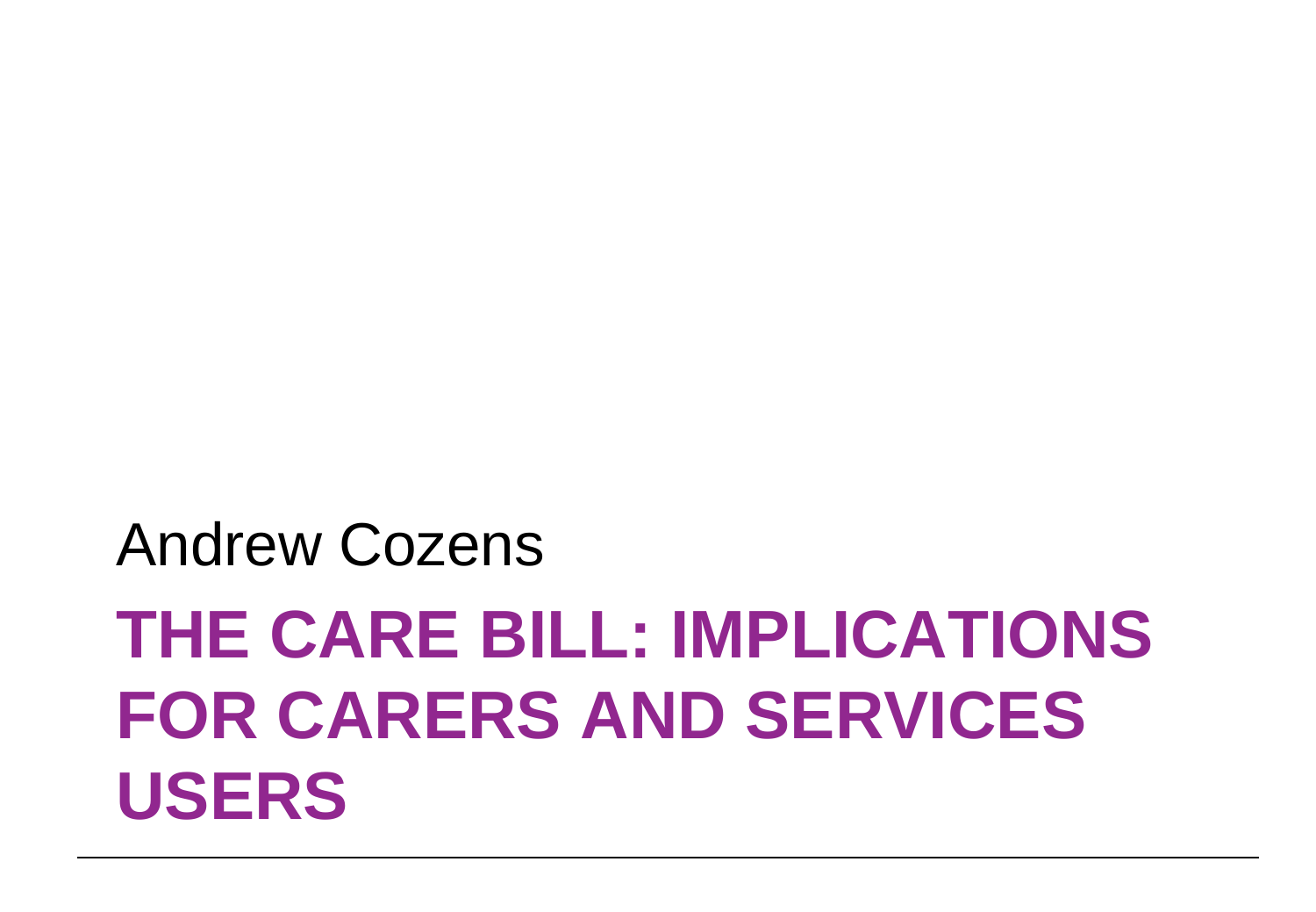# **Summary of the Bill**

- The Bill will implement Dilnot and the Law Commission recommendations.
- New rights for carers.
- Emphasis on the need to prevent and reduce care and support needs.
- National eligibility threshold for care and support.
- Cap on the costs that people will pay for care.
- Universal deferred payment scheme so that people will not have to sell their home in their lifetime to pay for residential care.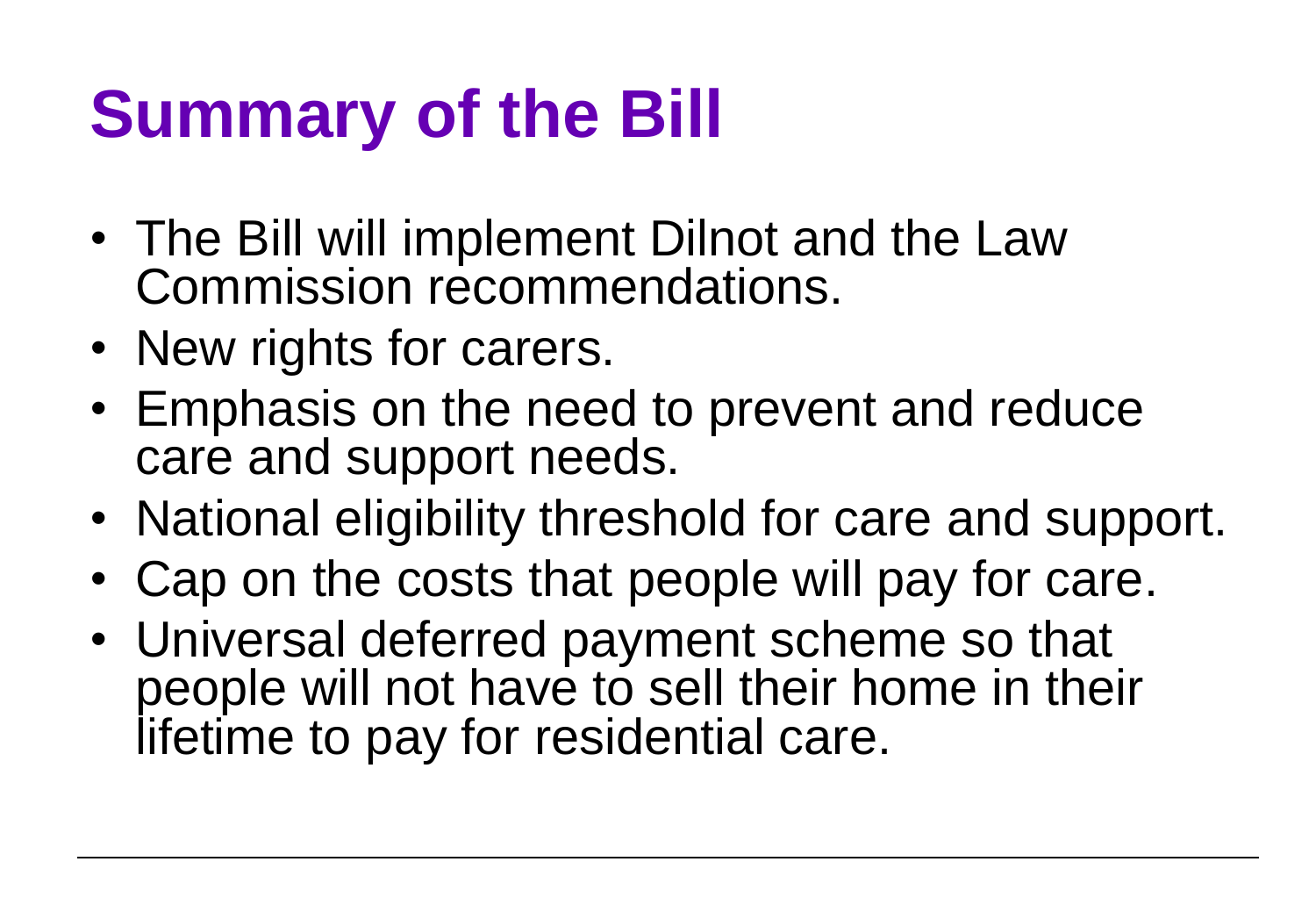# **Bill will respond to Francis Inquiry**

- Patients are the first and foremost consideration of the system and all who work in it.
- Ofsted-style ratings for hospitals and care homes so that patients and the public can compare organisations or services in a fair and balanced way and make informed choices about where to go.
- New Chief Inspectors of Hospitals, Social Care and Primary Care appointed by CQC, will be able to trigger a process to deal with unresolved problems with the quality of care more effectively.
- Criminal offence for health and care providers to supply or publish false or misleading information.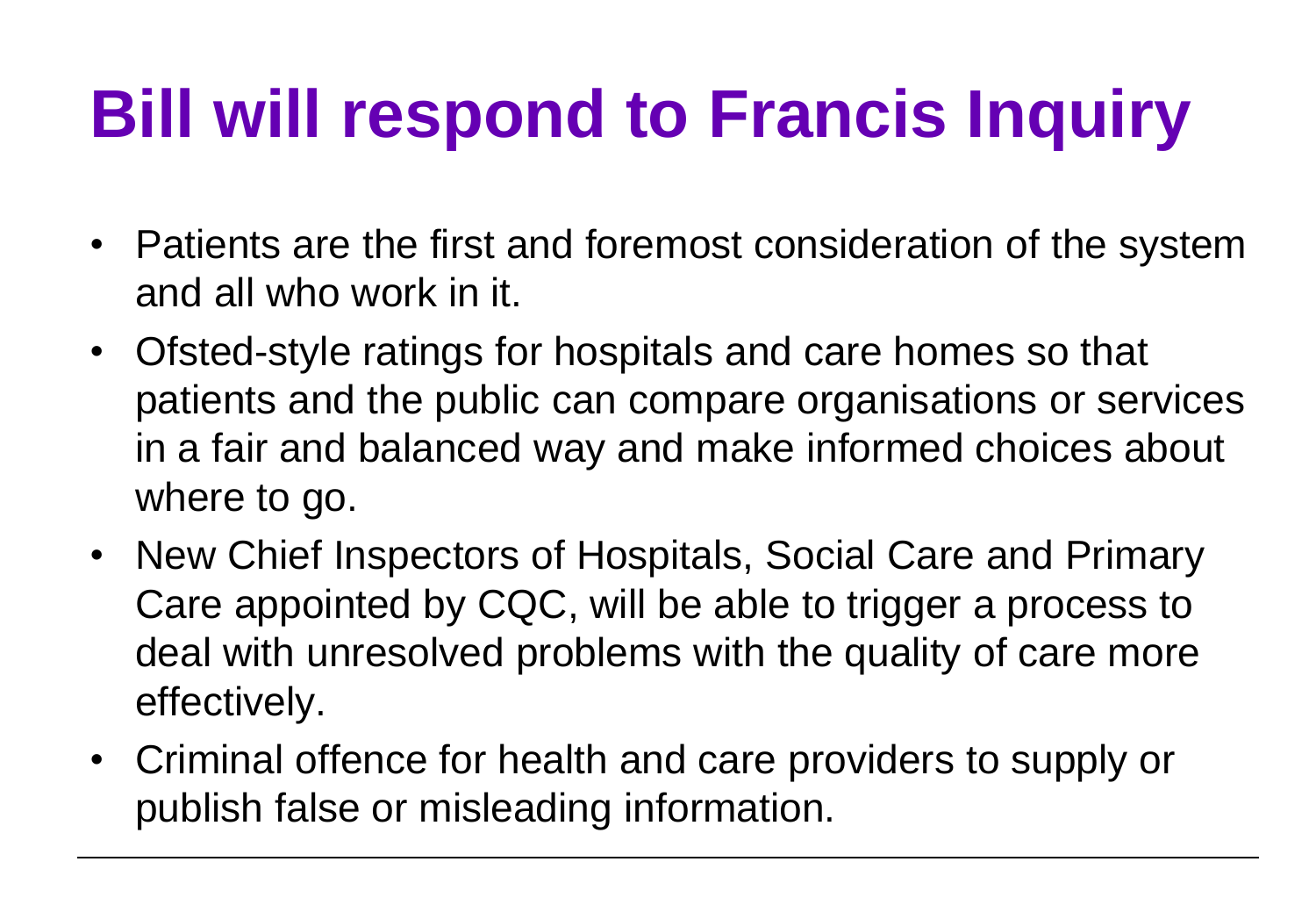- (Clause 1) Statutory principle is to "embed individual wellbeing as the driving force behind care and support".
- (Clause 2) Councils role in preventing, reducing or delaying need for support
- (Clause 3) Duty on councils to carry out their functions with the aim of integrating services with NHS and other healthrelated services e.g. housing etc. – counterpart to duty on NHS in Health and Social Care Act 2012.
- (Clause 4) High level requirements for what local authority universal information and advice services should include.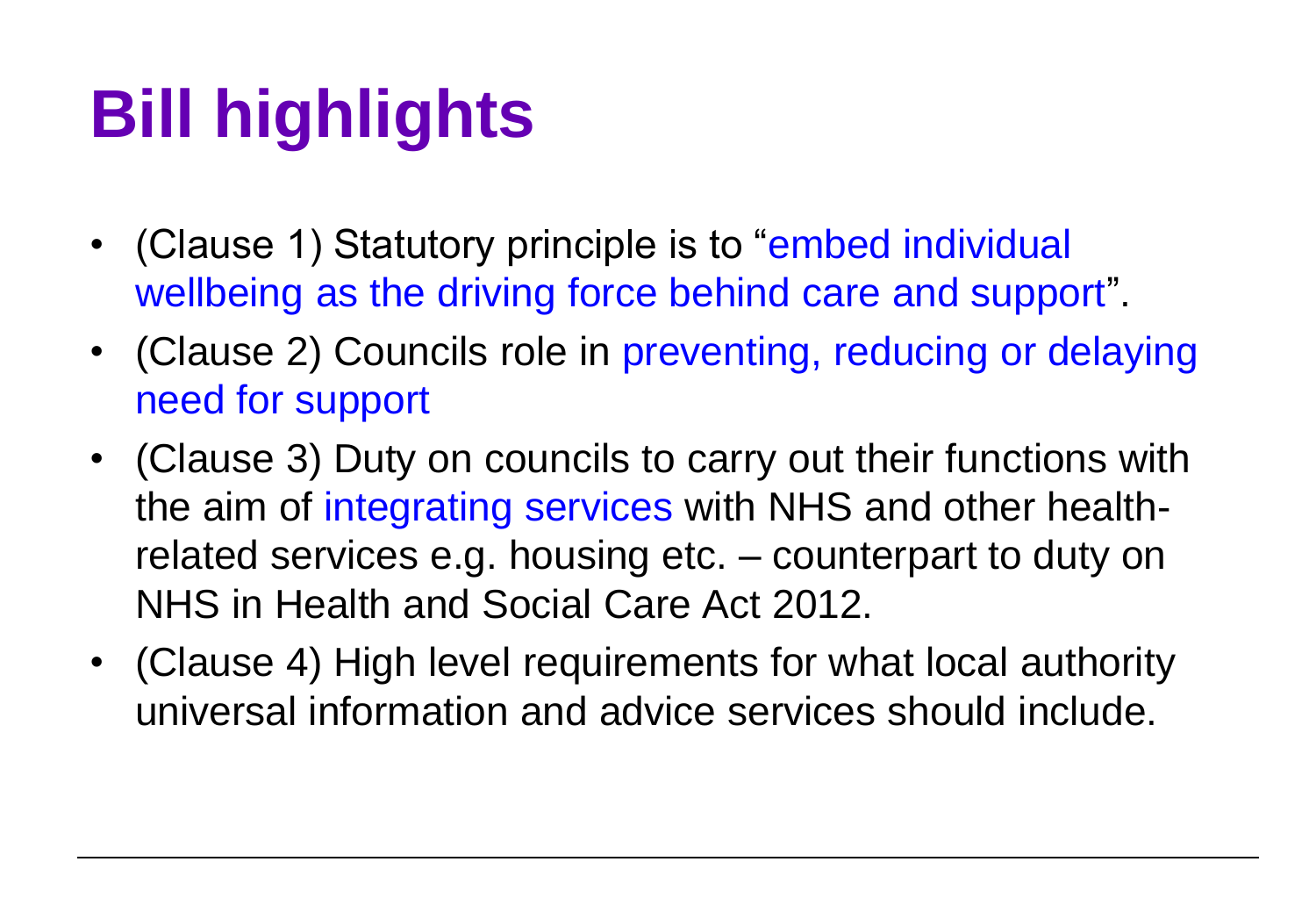- (Clause 5) Market shaping duty on councils to promote the diversity and quality of local services, so that there is a range of high quality services to allow people to make own choices.
- (Clause 8 13) Specifies single right to assessment for adults, and one for carers based on appearance of need; provides for eligibility framework and national regulations to set minimum threshold.
- (Clause 14 16) Power and rules for charging; cap on care costs and extended means test through regulation making powers for Secretary of State'; general living costs (room and board of around £12,000 in 2016/17; provision for inflation and maintaining rate of progress to cap.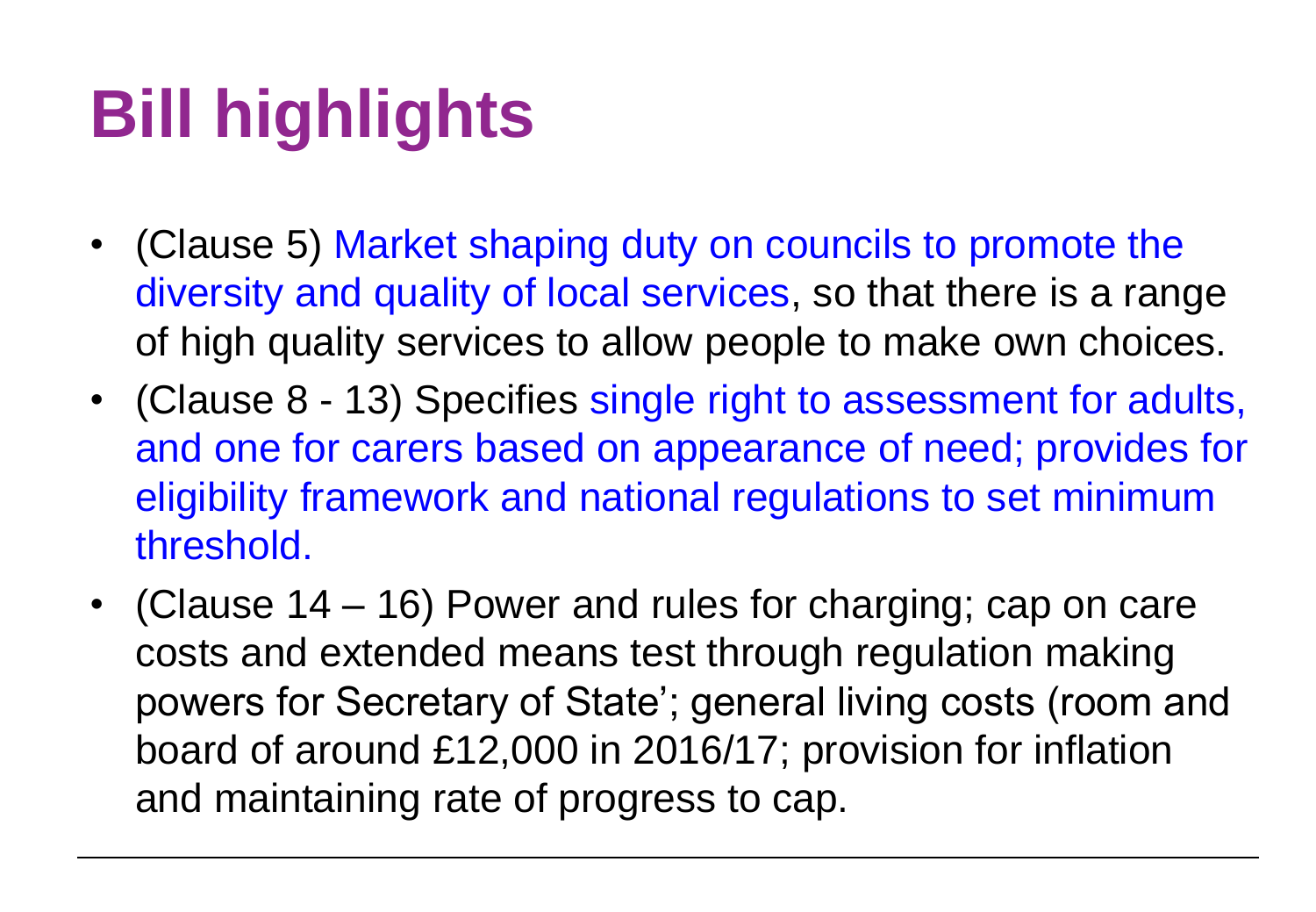- (Clause 28) Requires councils to give everyone who has eligible care needs (but not being met by council) a personal budget (and to review it) to set out what it would notionally spend so it counts towards cap.
- (Clause 29) Requires councils to keep a care account for those whose costs count towards cost cap., adjusted annually by same measure as the cap.
- (Clause 34) Covers *universal deferred payments scheme* for chargeable services for people going into residential care – details to be covered in regulations.
- (Clause 36 37) Ensures continuity of care when moving between areas.